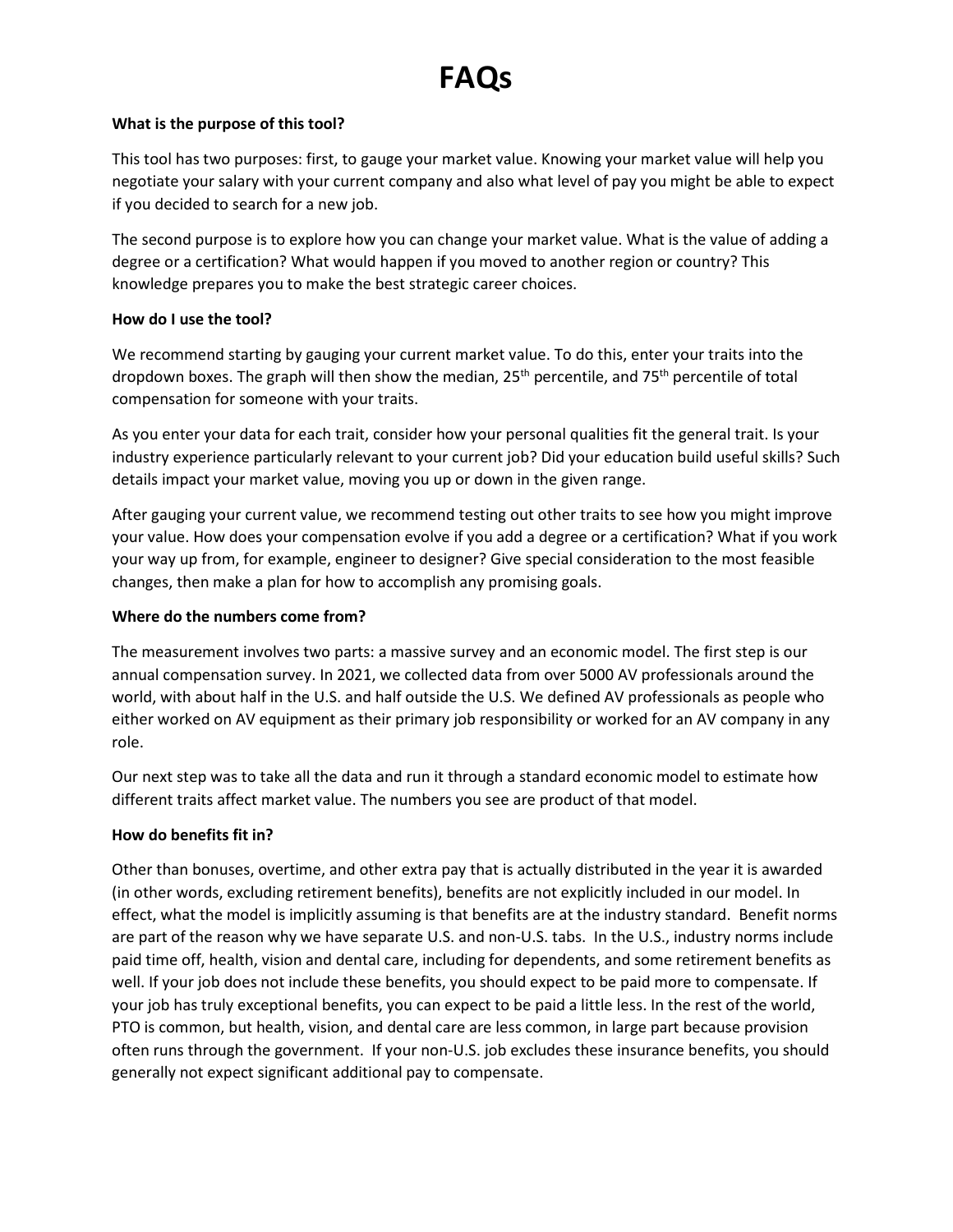You can see some effect from benefits by toggling between end user and provider. Our dataset shows that on average, end users pay slightly less but offer better benefits packages. Whether or not the tradeoff is worth it will depend on how much you value the given benefits.

## **I'm skeptical. Is this data really correct?**

There's a famous quote in statistics: "All models are wrong, but some models are useful." Models simplify our reality to make it manageable for us to study. But when you simplify, you step away from the underlying, perfect truth. If you can't have the perfect truth, a decent approximation likely has significant value. Such is the case with AV salaries: our model isn't the perfect truth, but it is a helpful approximation. Given the wealth of data underlying it and the reliability of the modeling approach involved, we feel very strongly that our data is a useful piece of understanding a worker's fair market value. It will help you supercharge your professional development, better negotiate your pay, and know when it's time to hit the job market.

## **What is the meaning of the range?**

Just as our categories in the dropdown boxes cannot fully capture your market value, one single number cannot communicate the appropriate pay for someone with the given traits. That's actually a strength of our model: it gives more than just the midpoint. In addition to the median salary, we also provide the 25<sup>th</sup> and 75<sup>th</sup> percentiles. Then, the yellow points show the full plausible range. As we note elsewhere, how you fit into each of the traits guides where you belong within the range. If you have a maximally valuable degree, have exceptionally useful experience, live in a particularly high paying area, and so on, your true market value could be up near the very top of range.

## **What is the difference between the U.S. and non-U.S. tabs?**

Both tabs use the same approach of building a model from our survey data. There are two differences though: which datapoints are used to build the model, and which factors are included. For the U.S., thanks to the abundance of data, we were able to build our model with U.S. data only. Using U.S.-only data allows us to add a useful variable: region. Different regions have different pay rates, so its inclusion makes your market value estimate more precise.

For the non-U.S. tab, we use a global dataset. Specifically, we use all the non-U.S. datapoints, then randomly sample from the U.S. datapoints such that the U.S. datapoints account for 10% of the total dataset. We do not use all the U.S. datapoints because we don't want the U.S. to have outsize influence. We then run the same model as for the U.S., with two differences: first, we do not include region, since midwest, northeast, etc, do not exist outside the U.S, and second, we control for per capita GDP. This is an extremely important control, as country's pay rates are substantially impacted by the prevailing incomes.

## **How do you have estimates for all the countries?**

This comes down to our data and our model. In the data there is a clear relationship between the pay observed in our survey and countries' per capita GDP. The best fit for this relationship was a log-log [relationship.](https://www.dummies.com/education/economics/econometrics/econometrics-and-the-log-log-model/) We then add together or model's estimate of the impact of per capita GDP with IMF data on each country's per capita GDP to create estimates for all countries.

## **Total Income? What does that mean?**